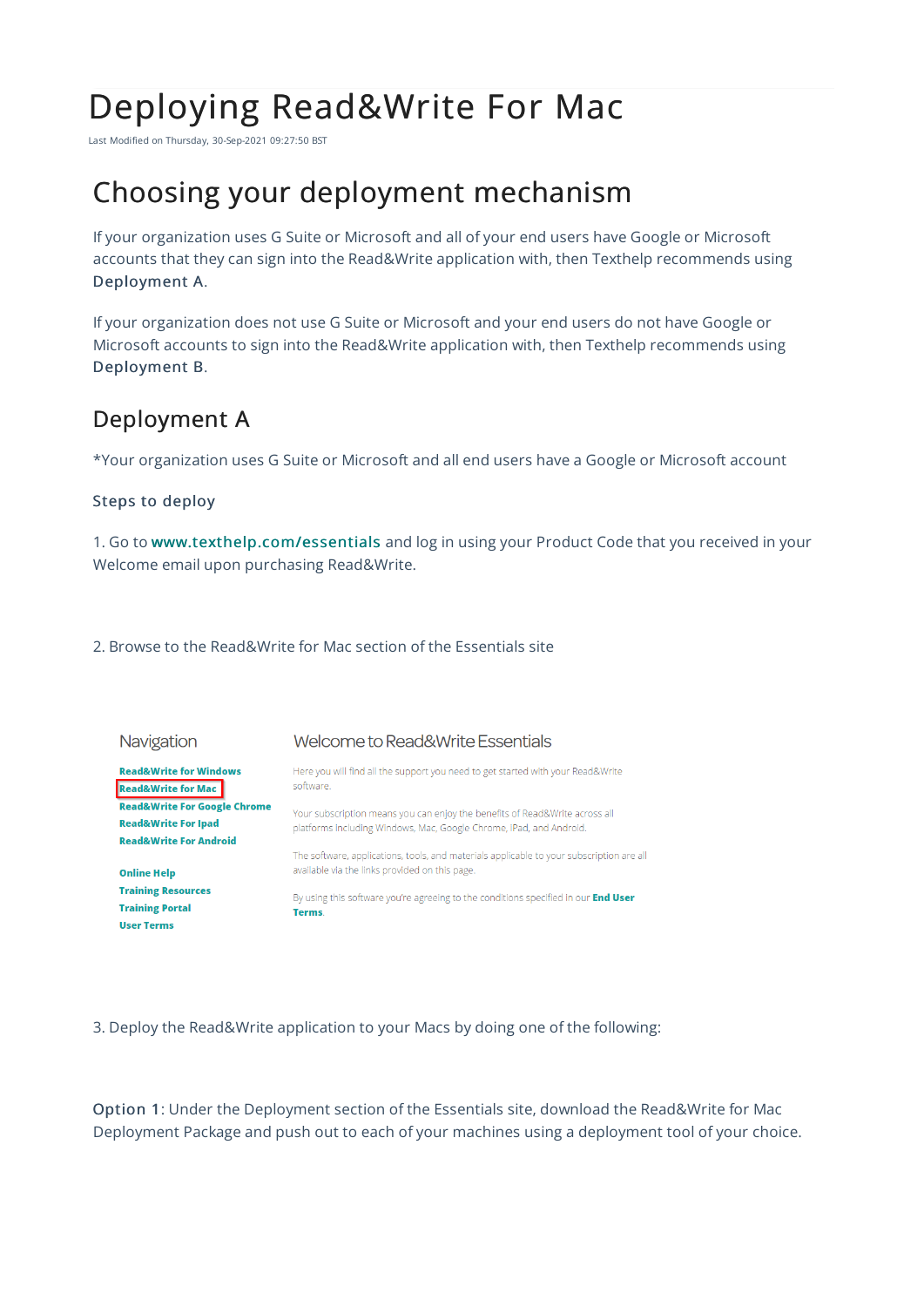Option 2: Under the Installer section of the Essentials site, download and install the Read&Write for Mac Installer manually on each machine

When the end user locates Read&Write in their Applications folder and runs it, they will be asked to sign in using their Google or Microsoft account.



IMPORTANT: The email domain your end users log in with needs to match the domain information you provided to Texthelp when your software was purchased. For more information on this, please contact Tech Support at support@texthelp.com.

If end users are not guaranteed to be using the same machine each day, Texthelp recommends that users log out of Read&Write when they are finished using it.

### Deployment B

\* Your organization does not use G Suite or Microsoft and end users do not have Google or Microsoft accounts

### Steps to deploy

1. Go to www.texthelp.com/essentials and log in using your Product Code that you received in your Welcome email upon purchasing Read&Write.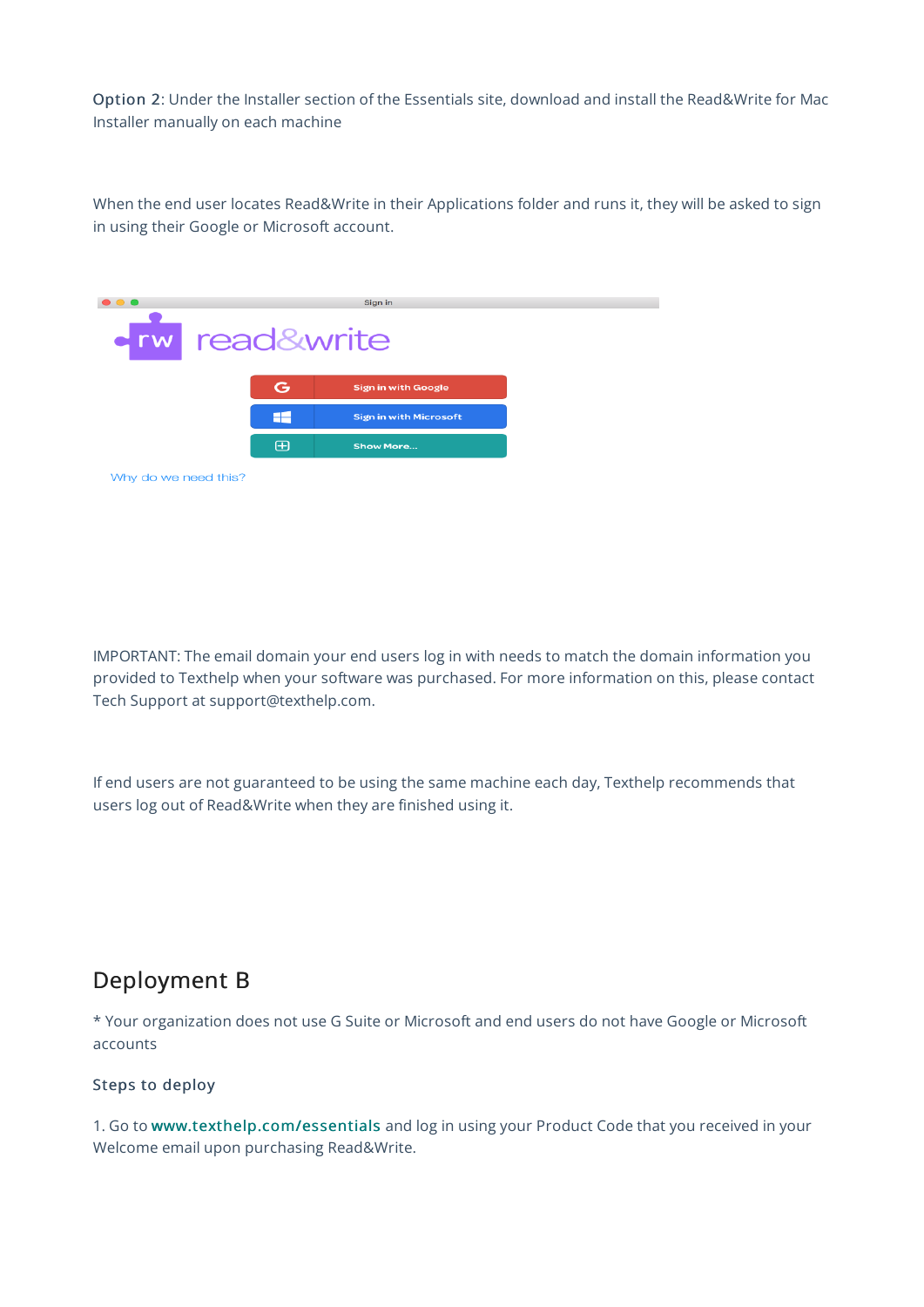### 2. Browse to the Read&Write for Mac section of the Essentials site

| Navigation                                                                                                     | Welcome to Read&Write Essentials                                                                                                                   |
|----------------------------------------------------------------------------------------------------------------|----------------------------------------------------------------------------------------------------------------------------------------------------|
| <b>Read&amp;Write for Windows</b><br><b>Read&amp;Write for Mac</b>                                             | Here you will find all the support you need to get started with your Read&Write<br>software.                                                       |
| <b>Read&amp;Write For Google Chrome</b><br><b>Read&amp;Write For Ipad</b><br><b>Read&amp;Write For Android</b> | Your subscription means you can enjoy the benefits of Read&Write across all<br>platforms including Windows, Mac, Google Chrome, iPad, and Android. |
| <b>Online Help</b>                                                                                             | The software, applications, tools, and materials applicable to your subscription are al<br>available via the links provided on this page.          |
| <b>Training Resources</b><br><b>Training Portal</b><br><b>User Terms</b>                                       | By using this software you're agreeing to the conditions specified in our <b>End User</b><br>Terms.                                                |

3. Deploy the Read&Write application to your Macs by doing one of the following:

Option 1: Under the Deployment section of the Essentials site, download the Read&Write for Mac Deployment Package and push out to each of your machines using a deployment tool of your choice.

Option 2: Under the Installer section of the Essentials site, download and install the Read&Write for Mac Installer manually on each machine.

4. Create an RTF file called ReadAndWriteAdmin.rtf containing the following two lines of text.

ProductCode=XXXXXXXX

Domain=XXXXXXXX

After Product Code=, replace the XXXXXXX with the Product Code you received in your Welcome email upon purchasing Read&Write.

After Domain=, replace the XXXXXXXX with any one of the domains you provided to Texthelp when your software was purchased. You can find a list of these domains in the Welcome email you received from Texthelp when your software was purchased.

For example:

ProductCode=G73LDKJN